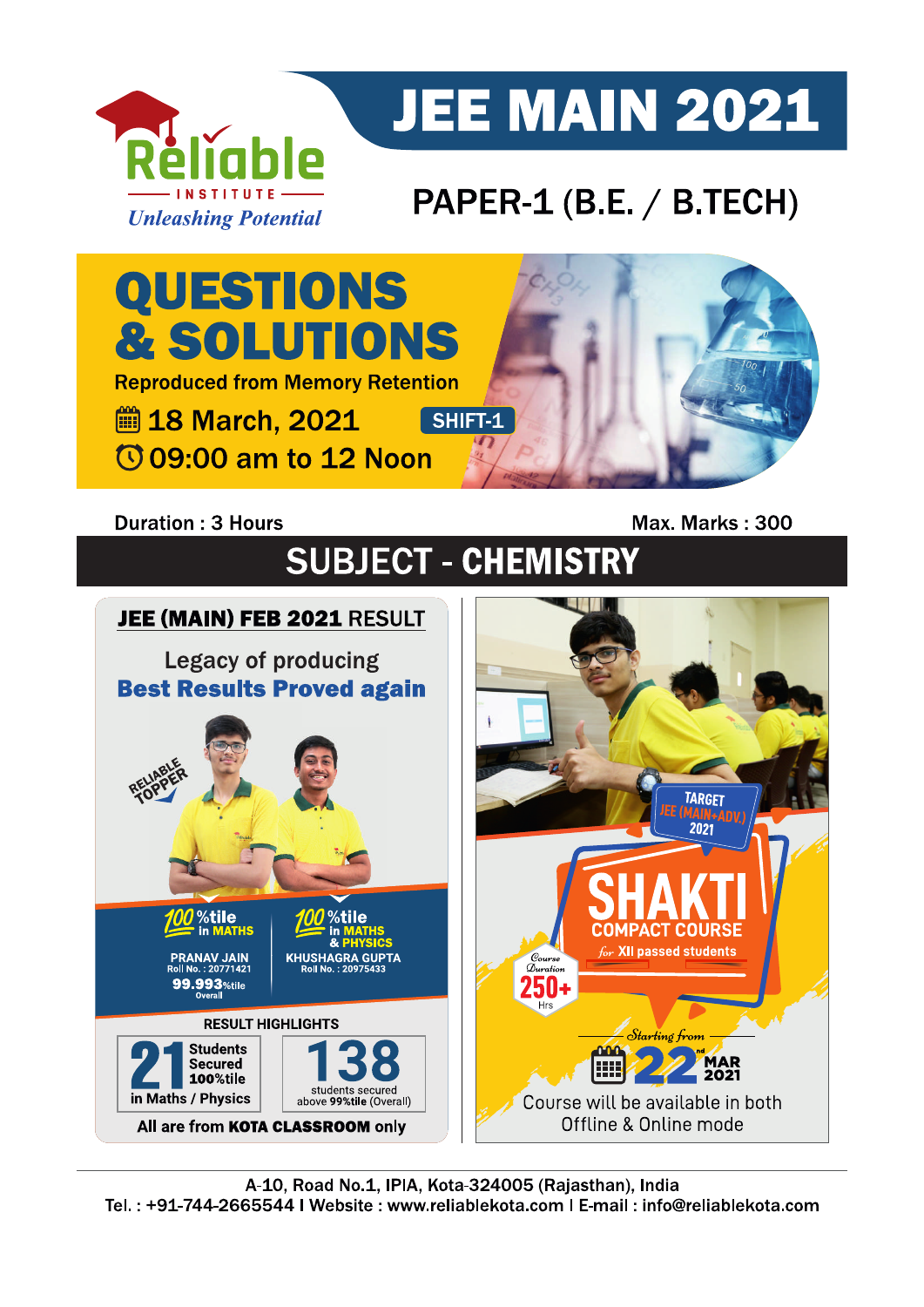

#### **CHEMISTRY**

**1.** Non reducing sugar which gives two reducing sugar is

(1) Glucose (2) Fructose (3) Galactose (4) Sucrose

- **Ans. (4)**
- Sol. Sucrose -Hydrolysis Glucose + Fructose

Sucrose is disaccharide and it gives two monosaccrides on hydrolysis. Sucrose is non-reducing sugar but sugars obtained by hydrolysis are reducing sugars.



|                  | Address: 'Reliable Institute', A-10 Road No.1, IPIA, Kota-324005 (Rajasthan), INDIA |  |
|------------------|-------------------------------------------------------------------------------------|--|
| <b>RèlĭableL</b> | visit us at: www.reliablekota.com, Email: info@reliablekota.com                     |  |
| $-$ INSTITUTE    | Call us: +91-744-2665544                                                            |  |
|                  |                                                                                     |  |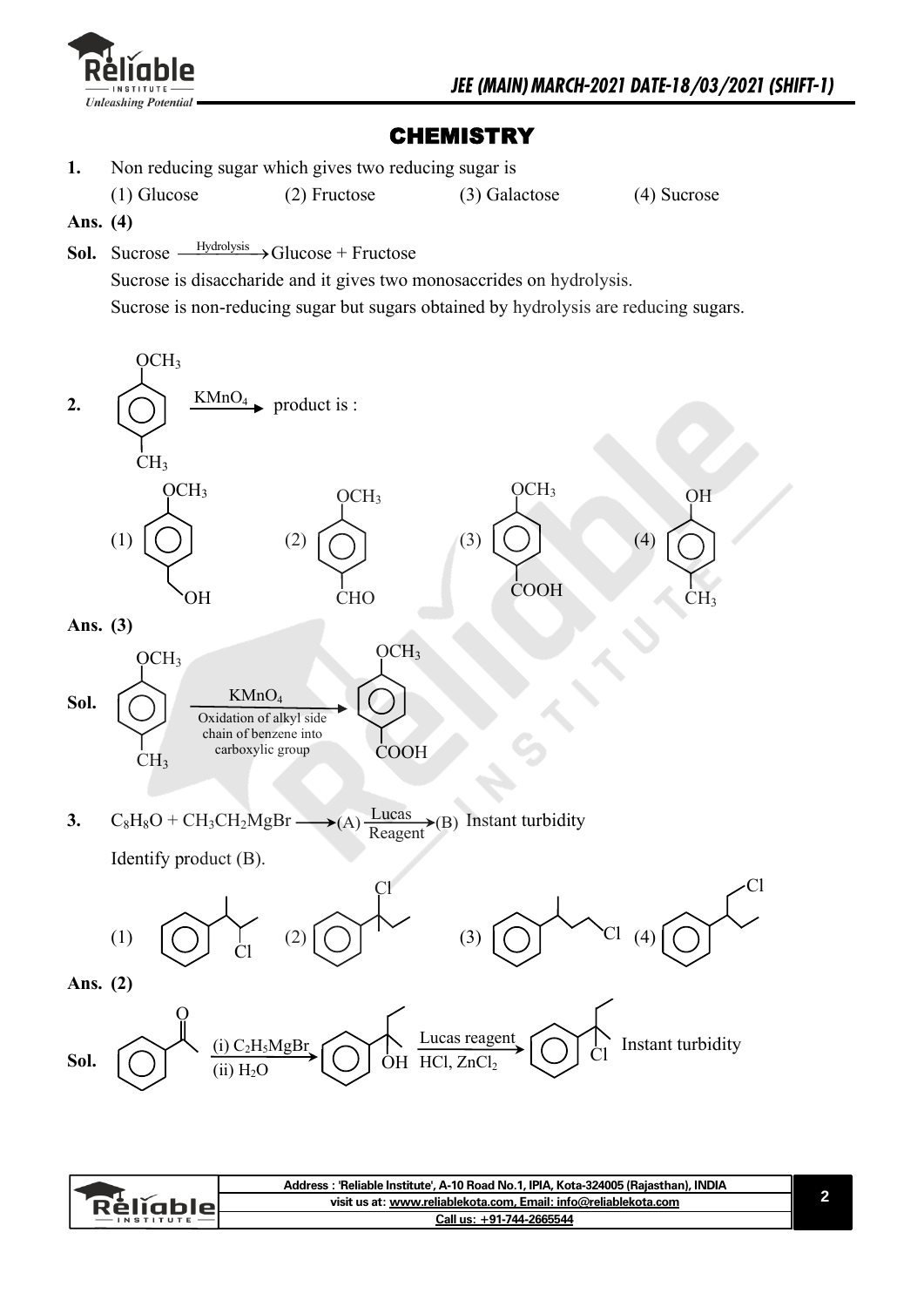

**4.** Match the following :

| Column-I                                                                                              | Column-II        |
|-------------------------------------------------------------------------------------------------------|------------------|
| (A) Anti fertility                                                                                    | (i) Alitame      |
| (B) Antacid                                                                                           | (ii) Valium      |
| (C) Tranquilizer                                                                                      | (iii) Cimetidine |
| (D) Artificial sweetener                                                                              | (iv) Novestrol   |
| (1) (A) $\rightarrow$ (iv); (B) $\rightarrow$ (iii); (C) $\rightarrow$ (ii); (D) $\rightarrow$ (i)    |                  |
| $(2)$ (A) $\rightarrow$ (i); (B) $\rightarrow$ (ii); (C) $\rightarrow$ (iii); (D) $\rightarrow$ (iv)  |                  |
| $(3)$ (A) $\rightarrow$ (ii); (B) $\rightarrow$ (iv); (C) $\rightarrow$ (i); (D) $\rightarrow$ (iii)  |                  |
| $(4) (A) \rightarrow (iv)$ ; $(B) \rightarrow (iii)$ ; $(C) \rightarrow (i)$ ; $(D) \rightarrow (ii)$ |                  |
| $\rightarrow$                                                                                         |                  |

#### **Ans. (1)**

**5.** Which of the following statements is/are true for methane? Statement-1 : Methane causes both, photochemical smog and global warming. Statement-2 : Methane is found in paddy fields. Statement-3 : It is a stronger global warming gas than  $CO<sub>2</sub>$ . Statement-4 : Methane is a part of reducing smog. (1) S1, S2, S3 (2) S2, S3 (3) S1, S2, S4 (4) S1, S2

**Ans. (1)** 

**Sol.** Methane is a part of oxidising smog not reducing smog.



|                  | Address : 'Reliable Institute', A-10 Road No.1, IPIA, Kota-324005 (Rajasthan), INDIA |  |
|------------------|--------------------------------------------------------------------------------------|--|
| <b>Reliable</b>  | visit us at: www.reliablekota.com, Email: info@reliablekota.com                      |  |
| <b>INSTITUTE</b> | Call us: +91-744-2665544                                                             |  |
|                  |                                                                                      |  |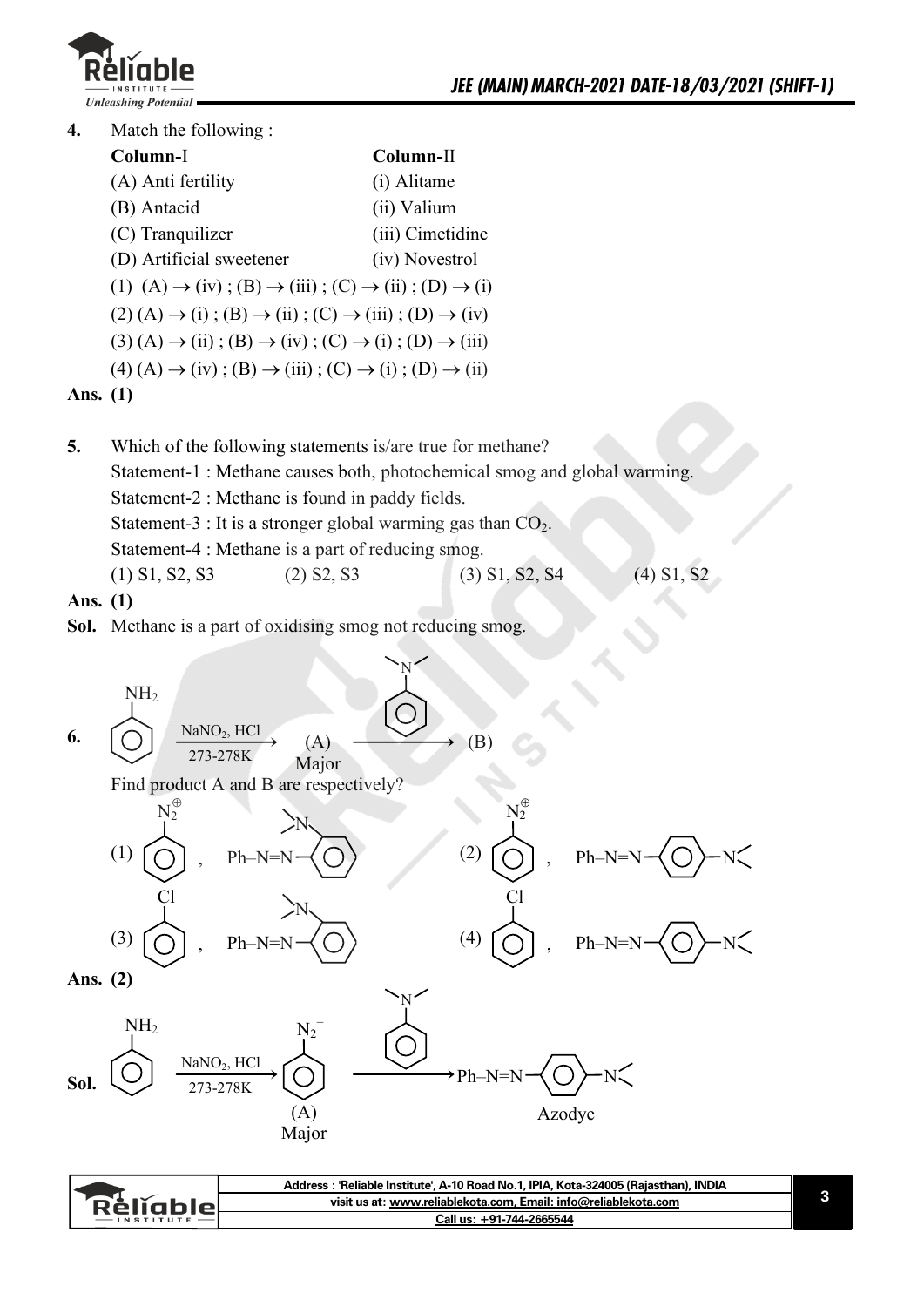



Moles of Methylbromide required to form 23 gm Trimethylbenzyl ammonium bromide is  $n \times 10^{-1}$ . Calculate "n"

#### **Ans. (3)**

**Sol.** Mole of trimethylbenzyl ammonium bromide  $=$   $\frac{23}{200}$ 230

 $= 0.1$ 

Mole of CH<sub>3</sub>Br required =  $3 \times 0.1 = 0.3$  mol



- 0.1 mol 0.3 mol
- **8.**  $C_3H_6O$  can shows

| (1) Chain isomers      | (2) Position isomers                |
|------------------------|-------------------------------------|
| (3) Functional isomers | (4) Metamers and positional isomers |

#### **Ans. (3)**

**Sol.** Acetone and propanal are functional isomers having same molecular formula C<sub>3</sub>H<sub>6</sub>O.

#### **9.** Math the following

#### **Column (I)** Column (II)

- (A) Alc. KOH (I) Electrode formation
- (B) Pd/BaSO4 (II) Lindlar
- (C) BHC (III)  $\beta$ -Elimination
	- (D) Polyacetylene (IV) Addition
	- $(1)$  A  $\rightarrow$  II ; B  $\rightarrow$  III ; C  $\rightarrow$  IV ; D  $\rightarrow$  I
- $(2)$  A  $\rightarrow$  III ; B  $\rightarrow$  II ; C  $\rightarrow$  I ; D  $\rightarrow$  IV
- $(3)$  A  $\rightarrow$  III ; B  $\rightarrow$  II ; C  $\rightarrow$  IV ; D  $\rightarrow$  I
- $(4)$  A  $\rightarrow$  I; B  $\rightarrow$  III ; C  $\rightarrow$  II ; D  $\rightarrow$  IV

```
Ans. (3)
```

|           | Address : 'Reliable Institute', A-10 Road No.1, IPIA, Kota-324005 (Rajasthan), INDIA |  |
|-----------|--------------------------------------------------------------------------------------|--|
| keliabler | visit us at: www.reliablekota.com, Email: info@reliablekota.com                      |  |
|           | Call us: +91-744-2665544                                                             |  |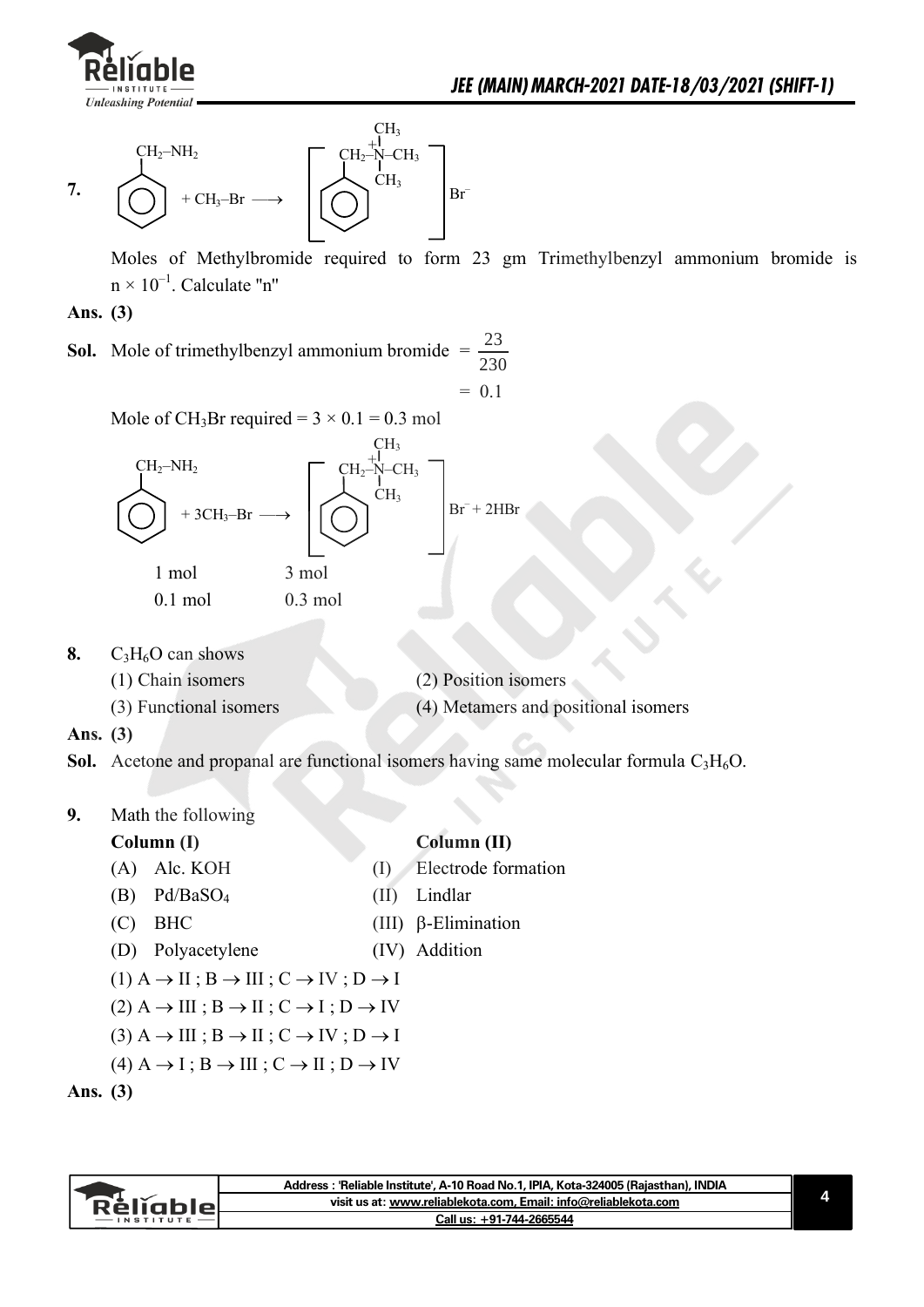



|                 | Address : 'Reliable Institute', A-10 Road No.1, IPIA, Kota-324005 (Rajasthan), INDIA |  |
|-----------------|--------------------------------------------------------------------------------------|--|
| Relighiel       | visit us at: www.reliablekota.com, Email: info@reliablekota.com                      |  |
| <b>INSTITUT</b> | Call us: +91-744-2665544                                                             |  |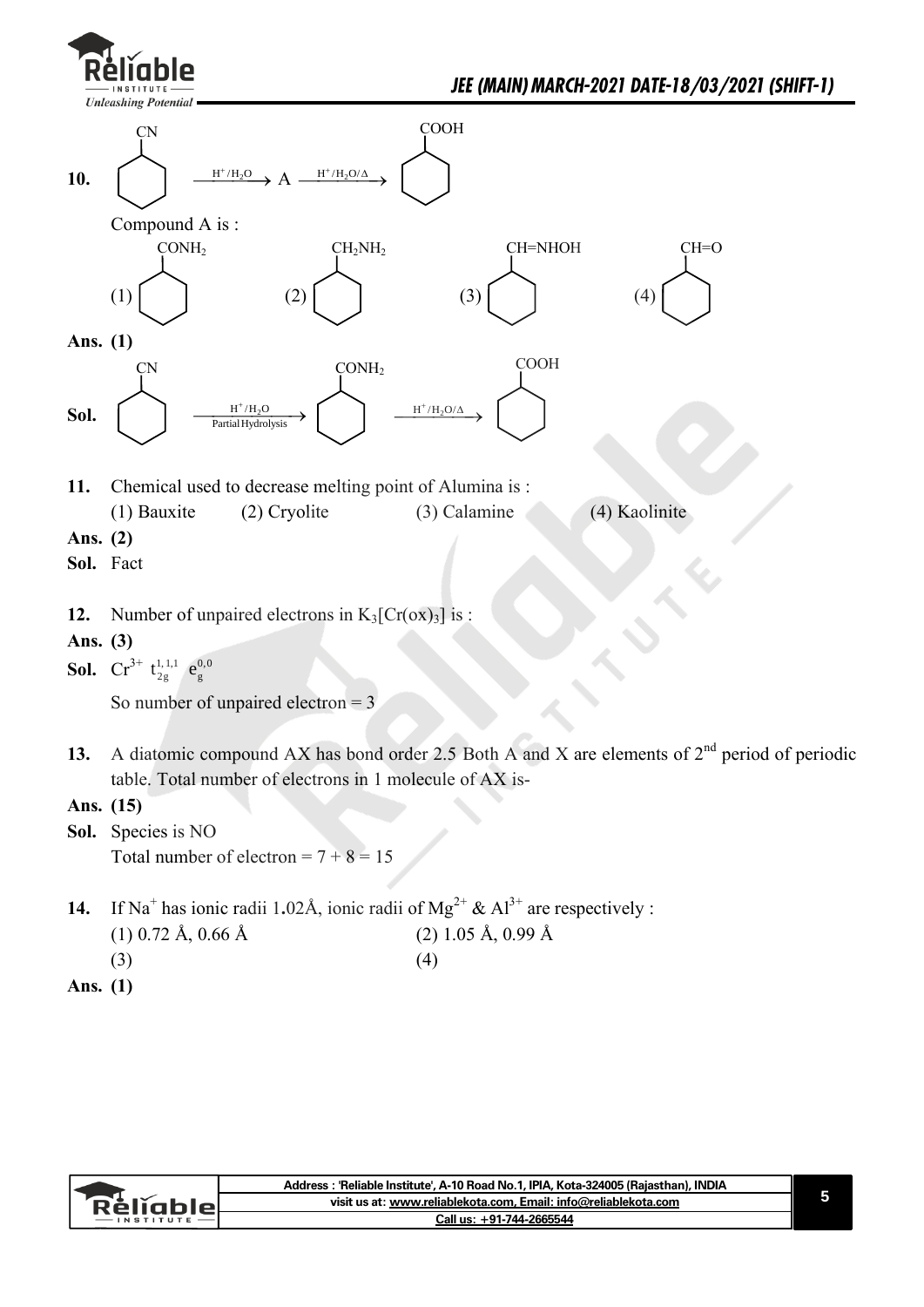

**15.** pH of buffer solution of CH<sub>3</sub>COOH and CH<sub>3</sub>COONa is 5.74. Concentration of  $CH<sub>3</sub>COOH = 1M$ . Find concentration of  $CH<sub>3</sub>COONa$  in solution. Given  $pk_a$  of  $CH_3COOH = 4.74$ .

Ans. 
$$
(10)
$$

**Sol.**  $pH = pk_a + log_{10} \frac{[CH_3COONa]}{[SUSOONa]}$ 3 CH<sub>3</sub>COONa  $[CH<sub>3</sub>COOH]$  $5.74 = 4.74 + log_{10} \frac{[CH_3COONa]}{1}$ 1  $\therefore$  [CH<sub>3</sub>COONa] = 10M

**16.** Match the column

|            | $Column - I$                                                                     | Column-II            |
|------------|----------------------------------------------------------------------------------|----------------------|
|            | $(A)$ Ca(OCl) <sub>2</sub>                                                       | (P) Bleach           |
|            | $(B)$ CaO                                                                        | (Q) Antacid          |
|            | $(C)$ CaCO <sub>3</sub>                                                          | (R) Plaster of paris |
|            | (D) CaSO <sub>4</sub> . $\frac{1}{2}$ H <sub>2</sub> O                           | (S) Cement           |
|            | $(1)$ A $\rightarrow$ P, B $\rightarrow$ S, C $\rightarrow$ Q, D $\rightarrow$ R |                      |
|            | $(2)$ A $\rightarrow$ P, B $\rightarrow$ Q, C $\rightarrow$ S, D $\rightarrow$ R |                      |
|            | $(3)$ A $\rightarrow$ P, B $\rightarrow$ S, C $\rightarrow$ R, D $\rightarrow$ Q |                      |
|            | $(4)$ A $\rightarrow$ S, B $\rightarrow$ Q, C $\rightarrow$ R, D $\rightarrow$ P |                      |
| Ans. $(1)$ |                                                                                  |                      |
|            |                                                                                  |                      |

**17.** Which subshell has 2 radial nodes & no angular node-

|            | $(1)$ 3s      | $(2)$ 2s       | (3) 2p       | (4) 3p |
|------------|---------------|----------------|--------------|--------|
| Ans. $(1)$ |               |                |              |        |
|            | Sol. Subshell | Radial node    | Angular node |        |
|            | 3s            | $\overline{2}$ | $\theta$     |        |
|            | 2s            |                | $\theta$     |        |
|            | 2p            | 0              |              |        |
|            | 3p            |                |              |        |

|               | Address : 'Reliable Institute', A-10 Road No.1, IPIA, Kota-324005 (Rajasthan), INDIA |
|---------------|--------------------------------------------------------------------------------------|
| Rĕliahler     | visit us at: www.reliablekota.com, Email: info@reliablekota.com                      |
| $-$ INSTITUTE | Call us: +91-744-2665544                                                             |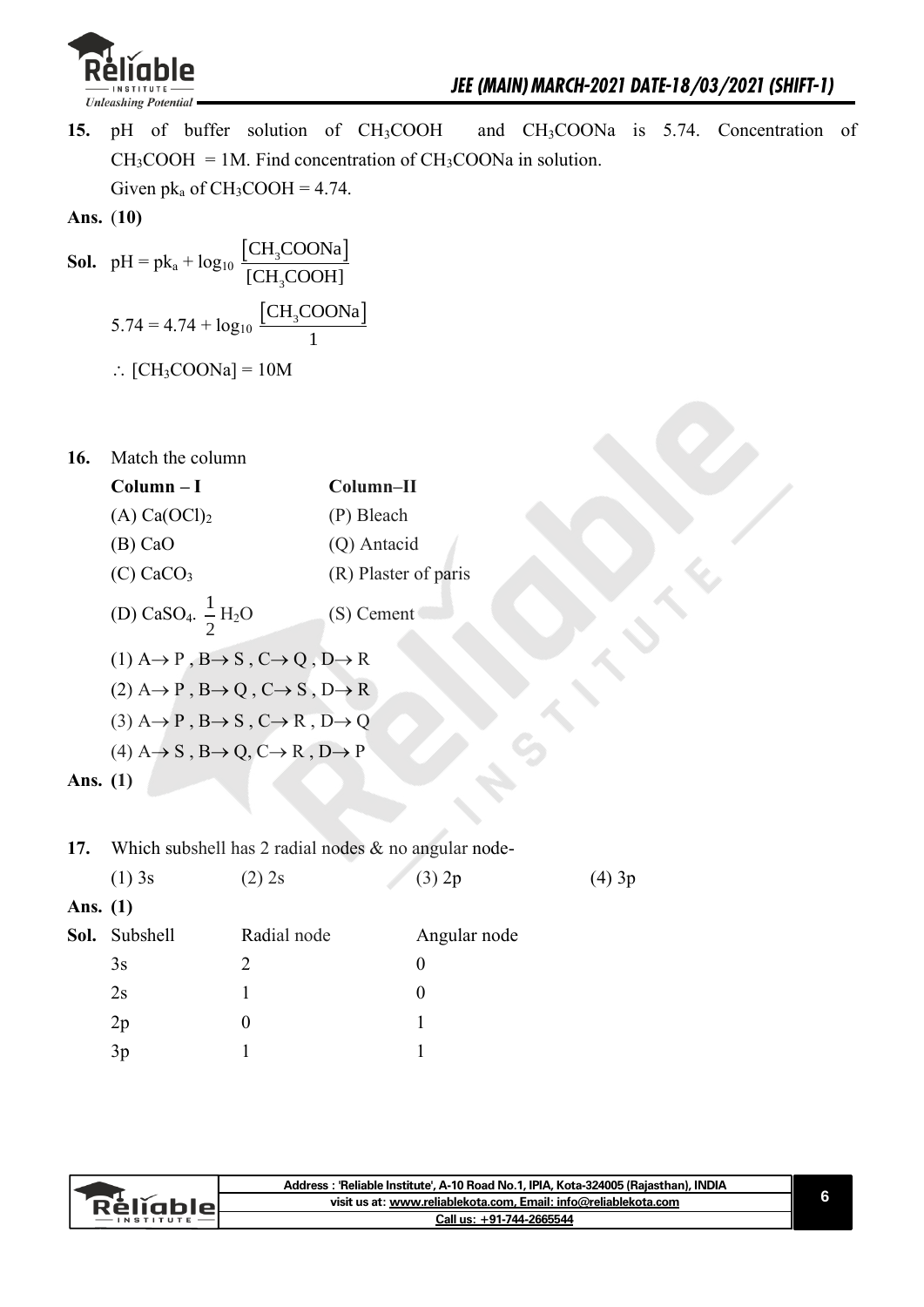

**18.** Find overall order of given reaction using following experimental data

 $2NO + Cl<sub>2</sub> \longrightarrow 2NOCl$ Exp.  $[NO]$   $[Cl<sub>2</sub>]$  Initial rate 1. 0.1 0.1 0.18 2. 0.1 0.2 0.35 3. 0.2 0.2 1.4 **Ans. (3) Sol.**  0.18 0.35  $=\frac{N[IVO][VI_2]}{[III]^{2}}$ 2  $K[NO]^{\alpha}[Cl_{2}]$  $K[NO]^{\alpha}[Cl_{2}]$  $\alpha_{\Gamma}$ <sup>1</sup>  $\alpha_{\Gamma}$ <sup>1</sup> 0.18 0.35  $=\frac{[0.1]^{\alpha}[0.1]}{\alpha}$  $[0.1]$ <sup> $\alpha$ </sup> $[0.2]$  $\alpha_{\mathsf{F}}$   $\alpha_{\mathsf{F}}$  $\alpha_{\text{LO}}$   $\gamma_{\text{L}}$  $\beta = 1$ 0.35 1.4  $=\frac{K[0.1]^{\alpha}[0.2]}{2(0.2)^{\alpha}}$  $K[0.1]^\alpha[0.2]$  $\alpha_{\mathsf{I}}$ תר  $\alpha$ ו  $\alpha_{\mathsf{I}}$ תר  $\alpha$ ו

 $\alpha = 2$  $Rate = K[NO]^1 [Cl_2]^2$ Overall order  $= 3$ 

**19.** 2 Molal aqueous solution of weak acid freezes at  $-3.885^{\circ}$ C. K<sub>f</sub> of water = 1.85 Km<sup>-1</sup>. If degree of dissociation of acid is  $x \times 10^{-2}$ . Determine x.

#### **Ans. (5)**

```
Sol. \Delta T_f = 3.885, K_f = 1.85 Km<sup>-1</sup>
i = 1 + \alpha, m = 2
 Now, 
\Delta T_f = i.K_f.m3.885 = (1 + \alpha) \times 1.85 \times 2\alpha = 0.05 = 5 \times 10^{-2}\Rightarrow x = 5
```
**20.** Match the following

| $Column-I$                                                                              | Column - II |                                                                                      |
|-----------------------------------------------------------------------------------------|-------------|--------------------------------------------------------------------------------------|
| (A) Anticancer Drug                                                                     | $(I)$ Ru    |                                                                                      |
| (B) Chlorophyll                                                                         | $(II)$ Co   |                                                                                      |
| (C) Vitamin $B_{12}$                                                                    | $(III)$ Mg  |                                                                                      |
| (D) Grubbs reagent                                                                      | $(IV)$ Pt   |                                                                                      |
| $(1)$ A $\rightarrow$ IV; B $\rightarrow$ III; C $\rightarrow$ II; D $\rightarrow$ I    |             | $(2)$ A $\rightarrow$ I; B $\rightarrow$ II; C $\rightarrow$ III; D $\rightarrow$ IV |
| $(3)$ A $\rightarrow$ III ; B $\rightarrow$ IV ; C $\rightarrow$ II ; D $\rightarrow$ I |             | $(4)$ A $\rightarrow$ I; B $\rightarrow$ III; C $\rightarrow$ II; D $\rightarrow$ IV |
|                                                                                         |             |                                                                                      |

**Ans. (1)** 

|                 | Address: 'Reliable Institute', A-10 Road No.1, IPIA, Kota-324005 (Rajasthan), INDIA |  |
|-----------------|-------------------------------------------------------------------------------------|--|
| <b>Rèliable</b> | visit us at: www.reliablekota.com, Email: info@reliablekota.com                     |  |
| $-$ INSTITUTE   | Call us: +91-744-2665544                                                            |  |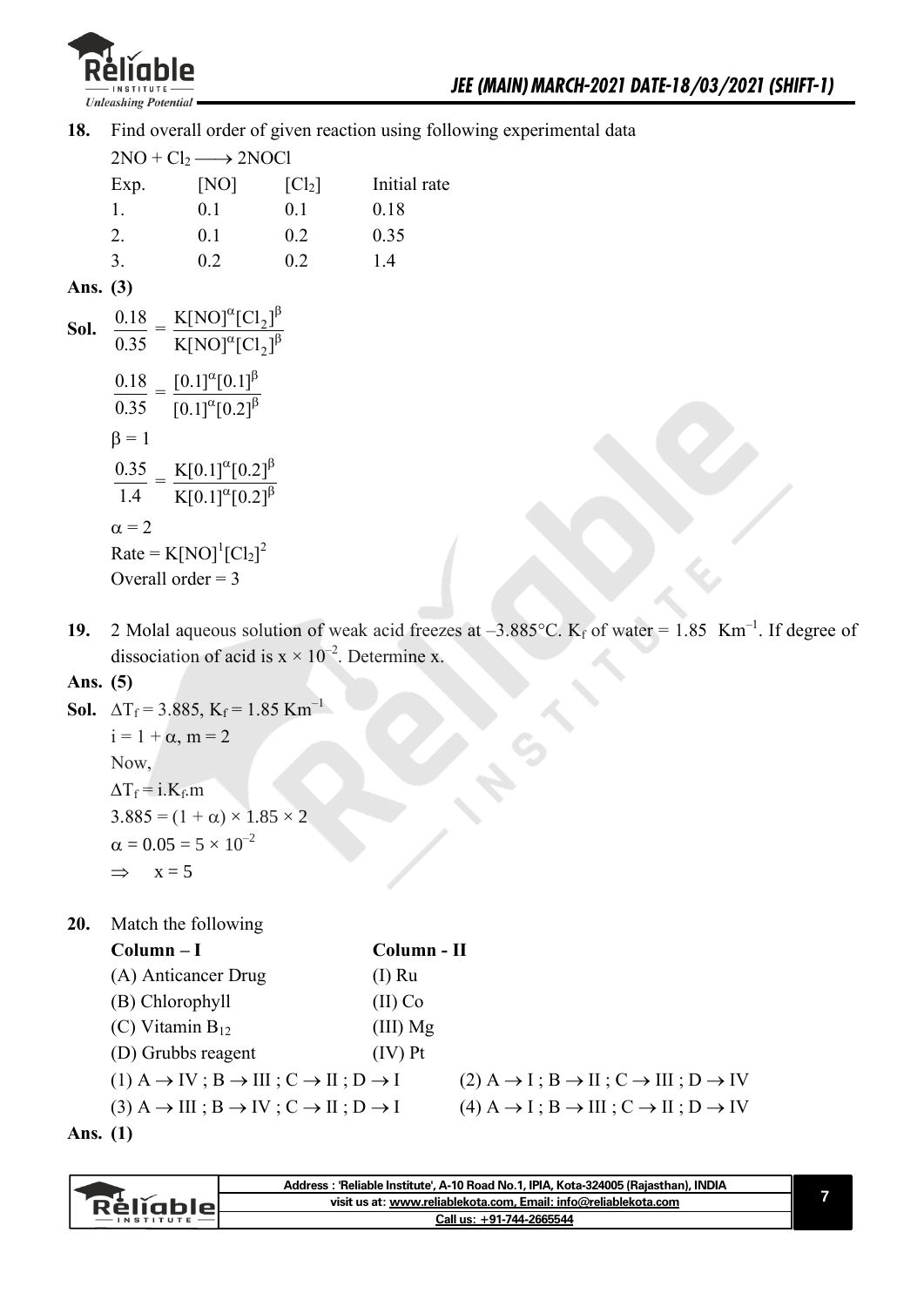

- **Sol.**  $\Rightarrow$  Cis-platin [Pt(NH<sub>3</sub>)<sub>2</sub>Cl<sub>2</sub>] used in treatment of cancer
	- $\Rightarrow$  Chlorophyll is complex of Mg
	- $\Rightarrow$  Vitamin B<sub>12</sub> is a complex of Co
	- $\Rightarrow$  Grubb's catalyst are a series of catalysts containing Ruthenium
- **21.** What is the structure of trans isomer of  $[NiBr_2(PPh_3)_2]$  & meridional isomer of  $[Co(NH_3)_3(NO_2)_3]$ ?



- **22.** Phosphoric acid react with PCl<sub>3</sub> to give A. How many ionisable hydrogen are there in A? (1) 2 (2) 0 (3) 1 (4) 3
- **Ans. (1)**

**Sol.**  $H_3PO_3$  +  $PCl_3$  +  $2H_2O \rightarrow H_4P_2O_5$  + 3HCl

Phosphoric acid

$$
\textrm{H}_\textrm{O}\xrightarrow[\textrm{H}]{\textrm{H}}\textrm{O}\xrightarrow[\textrm{H}]{\textrm{H}}\textrm{O}\textrm{H}
$$

Basicity  $= 2$ 

|               | Address : 'Reliable Institute', A-10 Road No.1, IPIA, Kota-324005 (Rajasthan), INDIA |
|---------------|--------------------------------------------------------------------------------------|
| RěliableL     | visit us at: www.reliablekota.com, Email: info@reliablekota.com                      |
| $-$ INSTITUTE | Call us: +91-744-2665544                                                             |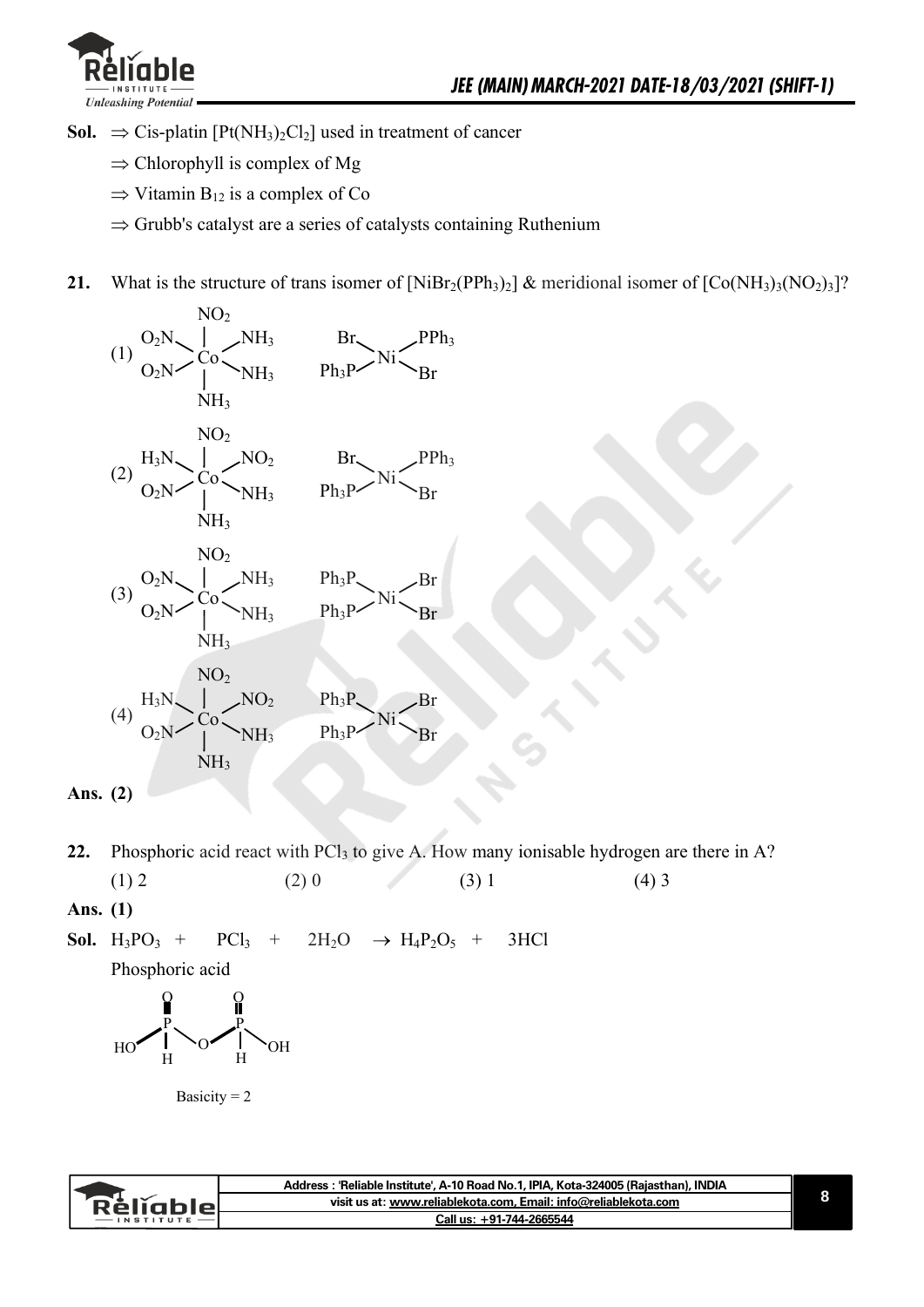

- 23. An element 'A' crystallises in HCP lattice. Element 'M' occupies  $2/3^{rd}$  of tetrahedral voids. Determine formula of compound.
	- $(1) M_4A_3$  (2) MA (3)  $M_2A_3$  (4)  $M_4A$

**Ans. (1)** 

**Sol.** Effective number of particles in HCP lattice unit cell  $= 6$  $&$  number of tetrahedral voids are = 12

In one unit cell  $A = 6$ 

$$
M = \frac{2}{3} \times 12 = 8
$$

Therefore formula of compound  $M_8A_6$ Or  $M_4A_3$ 

**24.** Determine  $\Delta_r$ H of the reaction

 $C_2H_6 \rightarrow C_2H_4 + H_2$ 

|      | given:                                                                 | Bond energy (in KJ/mol)                                                                                                                |
|------|------------------------------------------------------------------------|----------------------------------------------------------------------------------------------------------------------------------------|
|      | $C - C$ :                                                              | 340                                                                                                                                    |
|      | $C = C$ :                                                              | 602                                                                                                                                    |
|      | $C-H$ :                                                                | 411                                                                                                                                    |
|      | $H-H$ :                                                                | 432                                                                                                                                    |
|      | Ans. (128)                                                             |                                                                                                                                        |
| Sol. | H<br>H –<br>$H-C-C-H$<br>H                                             | H<br>Η<br>$H_2$<br>C<br>$\equiv$<br>Н<br>$\Delta_{\rm r}H = [E_{\rm C-C} + 6E_{\rm C-H}] - [E_{\rm C-C} + 4E_{\rm C-H} + E_{\rm H-H}]$ |
|      | $=E_{C-C} + 2E_{C-H} - E_{C=C} - E_{H-H}$<br>$=$ 340 + 822 - 602 - 432 |                                                                                                                                        |
|      |                                                                        |                                                                                                                                        |

- $= 128$  KJ/mol
- **25.** Calculate  $\Delta G^{\circ}$  of reaction.  $2Fe^{3+} + 2I^{-} \rightarrow 2Fe^{2+} + I_{2}$ Given :  $E_{Fe^{3+}/Fe^{2+}}^{\circ} = 0.77$  V

$$
E_{I_2/I^-}^{\degree}=0.53~V
$$

#### **Ans. (46)**

**Sol.**  $2Fe^{3+} + 2I^{-} \rightarrow 2Fe^{2+} + I_{2}$  $E_{\text{cell}}^{\circ} = E_{\text{c}}^{\circ} - E_{\text{a}}^{\circ}$  $= 0.77 - 0.53$  $= 0.24 V$ 

|                 | Address: 'Reliable Institute', A-10 Road No.1, IPIA, Kota-324005 (Rajasthan), INDIA |  |
|-----------------|-------------------------------------------------------------------------------------|--|
| <b>Réligble</b> | visit us at: www.reliablekota.com, Email: info@reliablekota.com                     |  |
| $-$ INSTITUTE   | Call us: +91-744-2665544                                                            |  |
|                 |                                                                                     |  |